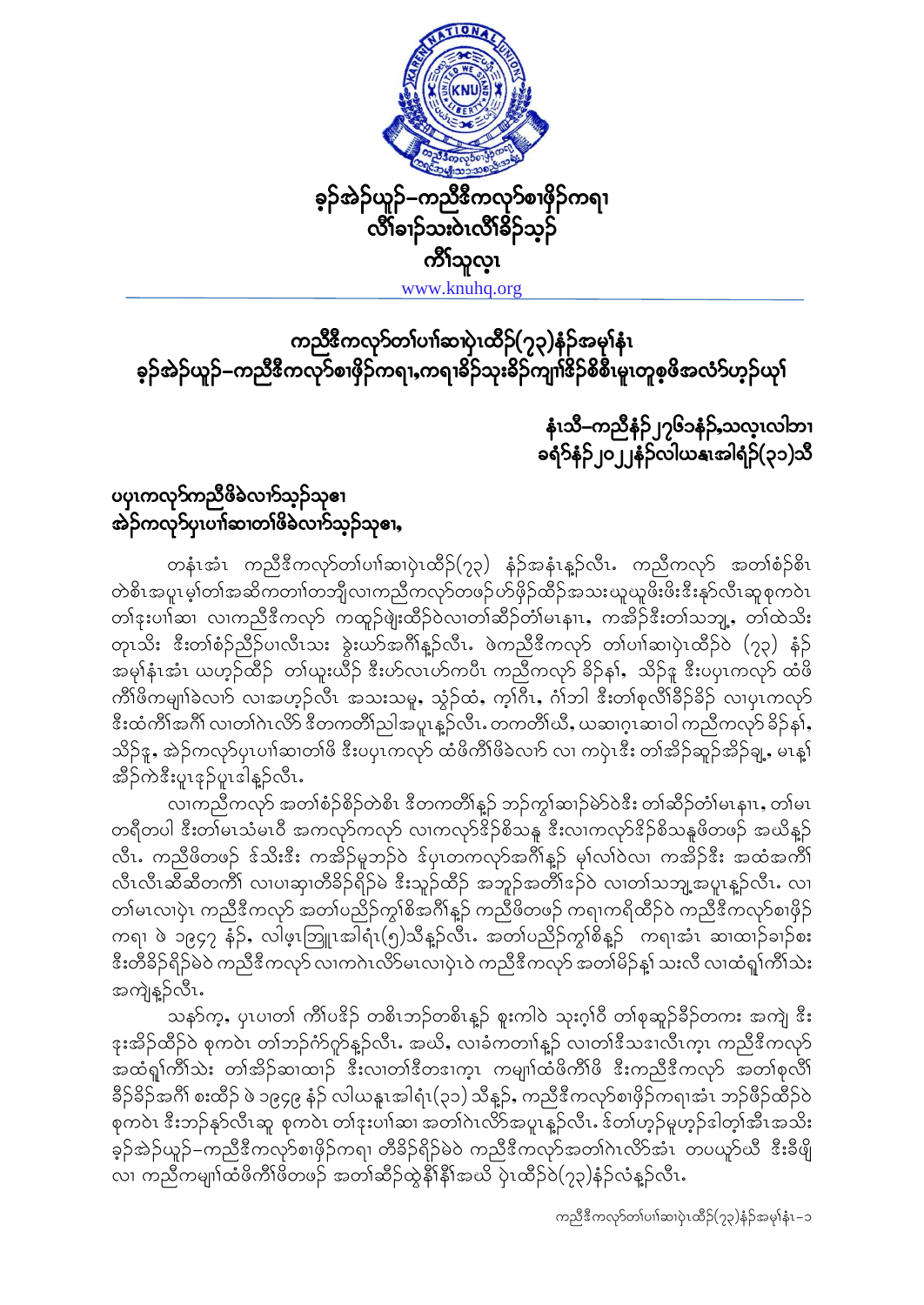လ၊စုကဝဲၤ တၢ်နးပၢါဆၢ (၇၃)နံဉ် အတိ၊်ပူၤႇ တၢ်ဘဉ်သံဘဉ်ပု၊်ႇ တၢ်ဘဉ်က္ခဘဉ်ကွဲဉ် ဒီးတ၊်ဟး က်ပားဂီၤတဖဉ် အိဉ်ဝဲ တဆံးတစုၤဘဉ်န္ဉာ်လီၤႉ ဒ်န္နာ်အသိးႇ လၢတၢ်မၤလၢပုံၤ ကညီဒီကလုာ် အတၢ်မိဉ်န္၊် သးလီအဂိၢ် ခီဖျိလ၊ ထံရှု၊်ကိၢ်သဲး ကလံၤသိဉ်ဂိၤတဖဉ်အယိ ဒီးလၢကရၢအဒွဲပူၤ ထံရှု၊်ကိၢ်သဲး တၢ်တူ၊်ခိဉ် ဟ်သး, ထံရှု၊်ကို၊်သဲး တ၊်အိဉ်ဆ၊ထၢဉ်, ထံရှု၊်ကို၊်သဲး အတ္က်လဲၤကျ ဒီးတ၊်ထံဉ် တဒ်သိးလိာ်သးအယိ တ၊်ဟ်နဉ်ဟ်ကမဉ်လိာသး, တ၊်လီၤမု၊်လီၤဖး, တ၊်ဟ်နဉ်ဟ်ဒါလိာသး ဒီးတ၊်နးလိာ်ယၤလိာသး အိဉ်ထိဉ် တ့ါ်ဝဲ လၢပပုၤကလုာ် ကဒဲကဒဲ အဘၢဉ်စၢၤန္ဉာ်လီၤႉပုၤမၤသကိႏတၢ်တနိၤ လီၤဘုံးလီၤဘုါဝဲ ဒီးအတၢ်စူၢ်တၢ်နှာ် ဟးဂီၤကွံ>်ဝဲႇ ဒီးဟ်တ့ၢ်ကွဲ>်ဝဲ ခုဉ်အဲဉ်ယူဉ်–ကညီဒီကလှာ် စၢဖိုဉ်ကရၢ ယှာ်ဒီး တၢ်မၤသကိႏနူဉ် အိဉ်စု၊်ကီး လီၤႉတၢ်မၤလၢပဲုၤ ကညီဒီကလှာ်စၢဖိုဉ်ကရၢ ထံရှု၊်ကိၢ်သဲး တၢ်ပညိဉ်ကွၢ်စိအဂိၢ် ဒ်ကညီဒီကလှာ် စၢဖိုဉ်ကရၢ ထံရှု၊်ကိၢ်သဲး တ၊်မၤအကျဲ့, ကညီတၢ်ပၢါဆ၊ အခိဉ်တယာ် အကျဲသန္ဒ ဒီး တ၊်မၤရဲဉ်ကျဲၤ တ၊်ဟ်လီၤအီၤအသိး နီးန်ထံရှု၊်ကိၢိသဲး တၢ်အိဉ်သး အဖီခိဉ် ခ့ဉ်အဲဉ်ယူဉ်–ကညီနီကလှာ်စၢဖိုဉ်ကရၢ ပုၤတီခိဉ်ရိဉ်မဲတၢ်တဖဉ် ဟ်လီၤဝဲ ထံရှု၊်ကိၢ်သဲး တါမၤရဲဉ်ကျဲၤႇ သုးဂ္ဒ္ပါဝီ တါမၤကျဲ ဒီးတၢ်ဒုးတၢ်ယၤ အတၢ်ရဲဉ်တၢ်ကျဲၤတဖဉ် တကတိၢ် ဘဉ်တကတိၢ်န္ဉာလီၤ.

စးထိဉ်လ၊ (၂၀၁၂)နံဉ်န္ဉာ် ခ့ဉ်အဲဉ်ယူဉ်–ကညီဒီကလှာ်စၢဖိုဉ်ကရ၊ မၤတၢ်ပတှာ်တ၊်ခးဒီး ကိၢ်ပယီၤ ပုၤပၢတၢ်နူဉ်လီၤႉဖဲ(၂၀၁၅)နံဉ်နူဉ် မၤ၀ဲ်ံထံကိၢိဒီတဘူဉ် တၢဴပတုာ်တာ်ခး အလံာ်ယံၤယာ်ိံ ယှာ်ဒီး ကလုာ်နဉ် တါပၢါဆၢကရ၊ အဂုၤအဂၤတဖဉ် လၢတၢ်ကထံဉ်လိ5်စံးကတိၤ ထံရှု၊်ကိၢ်သဲး ဒီးကျဲၤဘဉ်လိ5် ထံရှု၊်ကိၢ်သဲး တၢ်ဂ့ၢ်ကိ ဒီးလၢတၢ်ကသူဉ်ထိဉ်ဖဲဉ်ဒရၢဉ်ဒံဉ်မိဉ်ကရှဉ်စံဉ်ကိၢ်စၢဖှိဉ်အဂိၢန္ဉာလိၤႉဘဉ်ဆဉ်ဒီးႇတ၊်မၤဖျါထိဉ် ိံထံကိၢိဒီတဘူဉ် တ၊်ပတုာ်တ၊်ခး အလံာ်ယံၤယာ်"အံၤ ဒ်တ၊်အၢဉ်လီၤဘဉ်သး အသိး လ၊တ၊်ထဲသိးတုၤသိး ဒီးတ၊်သုဉ်ညါဟ်ပနိဉ်လိ9်သး တအိဉ်ဘဉ်အယိ ဒ်တ၊်မှ၊်လ၊်အိဉ်ဝဲအသိး တ၊်ပတှာ်တ၊်ခး အဂၢါအကျၤ ဒီး တၢ်ထံဉ်လိာ်စံးကတိၤ ထံရှၢ်ကိၢ်သဲး အစၢတဖဉ် တအိဉ်ဖျါထီဉ်ဝဲဘဉ်ႉ လၢတၢ်ပတှာ်တၢ်ခး (၁၀) နံဉ် အတိၢ်ပူၤ ခုဉ်အဲဉ်ယူဉ်–ကညီဒီကလှာ်စၢဖိုဉ်ကရၢ ပုၤဘဉ်မူဘဉ်ဒါတဖဉ်ဘဉ်ဂှာ်ကျဲးစၢးဝဲလ၊ ကျဲအါဘိ ဒ်သိးဒီးတၢ်မၤ လ၊ပုံၤကညီဒီကလုာ်ထံရှၢ်ကိၢ်သဲးတၢ်ပညှိဉ်ကွၢ်စိကလ၊ထိဉ်ပုံၤထိဉ်ဝဲအင်္ဂါနဉ်လီၤ

လၢန္ဥအမဲ႒ညါႇ စးထိဉ်လၢ(၂၀၂၁)နံဉ် လါဖူၤဘြူၤ အါရံၤ(၁)သီအနံၤႇ ကိၢိပယီၤသုးမှ၊် ခိဉ်န၊် ပုၤဘဉ်မူဘဉ်ဒါ အဒိဉ်အထိတဖဉ် ပဲၤအၢပဲၤသီ ဒီးဖိဉ်ဒုးယာ်ဝဲ ကိၢိစဉ်, ကိၢ်စၢဖိုဉ် ဒီးကိၢ်ပဒိဉ်ခိဉ်နှၤ်တဖဉ် ဒီးဟံးန္1်ဆူဉ်ကွာ် ထံကိၢိ တၢိစိကမီၤန္ဥလီၤႉ ကိၢိပယိၤ သုးမု၊် ဟံးန္1်ဆူဥ် ထံကိၢ် တၢိစိကမီၤအံၤ တဖိးမံဒီး ထံကိၢ်သဲစးတၢ်ဘျ၊ခိဉ်သူဉ်ဘဉ်အယိ ထံဖိကိၢ်ဖိကမျာ် ဒီးကိၢ်ပဒိဉ် ပုၤမၤတၢ်ဖိ လၢထံကိၢ်ဒီတဘုဉ် တတူ၊် လိ>်ဝဲဘဉ်ဒီး ထီဒါခိဉ်ချ၊ဝဲ သုးလ၊အဟံးဆူဉ် ထံကိၢိတၢ်စိကမီၤအံၤန္ဉာလီၤ. မ့္ပ်ာမၤဟးဂီၤက္ဂံာ် ဒံဉ်မိဉ် ကရူဉ်စံဉ် အထူသနူ ဒီးမ့္ပ်တ္ပါသူဉ်ထိဉ်ကူၤ သုးမီၤစိရိၤ အတ္ပ်ပၢတ္ပ်ပြးအယို က်ိဳၤပဒိဉ် ပုၤမၤတ္ပ်ဖိတဖဉ် ဟ်ဖျါထီဒါဝဲခ်ီဖျိတထိဉ်တၢ်မၤဘဉ်န္ဉာ်လီၤႉ

အယိႇ ထံဖိကိၢ်ဖိကမျာ် တ၊်ဟ်ဖျါထီဒါခိဉ်ချ၊ သုးမီၤစိရိၤဟံးန့ာ်ဆူဉ် တၢိစိကမီၤတဖဉ် ဆူဉ်ထိဉ်ဝဲ ကျွှဲကျွှဲလီၤႉ ကမျုၢ် တၢ်ထိဒါခိဉ်ချ၊သုး အတၢ်ဟံးန္၊်ဆူဉ် တၢ်စိကမိၤတဖဉ် လၢတၢ်မှာ်တၢ်ခုဉ်အကျဲလီၤႉ ဘဉ်ဆဉ်, မှမ့ါကိါပယိၤသုးတခ်ိ စူးကါဝဲတၢ်စုဆူဉ်ခ်ိဉ်တကး အကျဲမၤဆူးမၤဆါ, မၤတရီတပါ ဒီး ခးသံကွံာ်ဝဲ ပုၤထီဒါခိဉ်ချ၊အီၤတဖဉ်ယှာ်ဒီးထံဖိကိၢိဖိကမျှၢါလ၊အတၢ်ကမဉ်တအိဉ်တဖဉ်ဆူဉ်မဲာ်ကဲၤမဲာ်နူဉ်လီၤႉအယိႇ ထံရှၢ်ကိၢ်သဲး ခိဉ်နှ၊် ယှာ်ဒီး ကရှၢ်ကရၢသဘျ့ ဒီးပုၤသူဉ်ဘိဉ်သးစၢ်တဖဉ် ဘဉ်ယှၢ်အိဉ်ကဒုဝဲဆူ ကလုာ်ဒူဉ် ပုၤပၢါဆၢတၢ်ဖိတဖဉ် အဟိဉ်ကဝီၤအပူၤန္ဉာလီၤႉတနီၤတခ်ိႇ ဘဉ်ဟဲယ့ၢ်အိဉ်ကဒုဝဲလၢ ခူဉ်အဲဉ်ယူဉ်–ကညီဒီ ကလုာ်စၢဖိုဉ်ကရၢဟိဉ်ကဝီၤအပူၤန္ဉာလီၤႉ

ဆၢကတိၢိပူၤကွႆာ်န္ဉွာ် ပုၤပၢါဆၢထီဒါ ပုၤပၢတၢ်တဖဉ်န္ဉွာ် မူၢ်ဒ္ဉာကလှာ်နှဉ် လၢအဂဲၤလိာ်တၢ် လၢ အပုၤကလုာ် ကဒိးန္1်ဘဉ်ဝဲ တၤ်ထဲသိးတုၤသိး ဒီးတၢ်စံဉ်ညီဉ်ပၢလီၤသး ခွဲးယာ်အင်္ဂါတဖဉ်န္ဉာလီၤ မွမ့္ပါ ကတိၢ်အံၤ ပုၤပယီၤဖိ လၢတိၤပတိၢ်ခဲလၢာ် ဒ်အမှ၊် ကိၢဴပဒိဉ် အခုအပုၤႇ ပုၤမၤတၢ်ဖိ လၢကိၢ်ဒီဘုဉ် ဒီး ပုၤသူဉ် ဘိဉ်သးစၢ်တဖဉ် အမဲာ်ဖးထိဉ်ဝဲ ဒီးဂဲၤထၢဉ်ထီဒါဝဲ သုံးမီၤစိရိၤ လၢထံရှု၊်ကိၢ်သဲးအကျဲ ဒီးလၢသုံးဂူၢ်ဝီအကျဲ လ၊ခါဆူညါ အဘူဉ်အတိ၊် ဒီး အတၢ်အိဉ်မူ ကလဲၤထိဉ်လဲၤထိဝဲအဂိၢိန္ဉ်လီၤႉ လ၊တၢ်လိၢ်အါတီၤန္ဉာ် ကရ၊